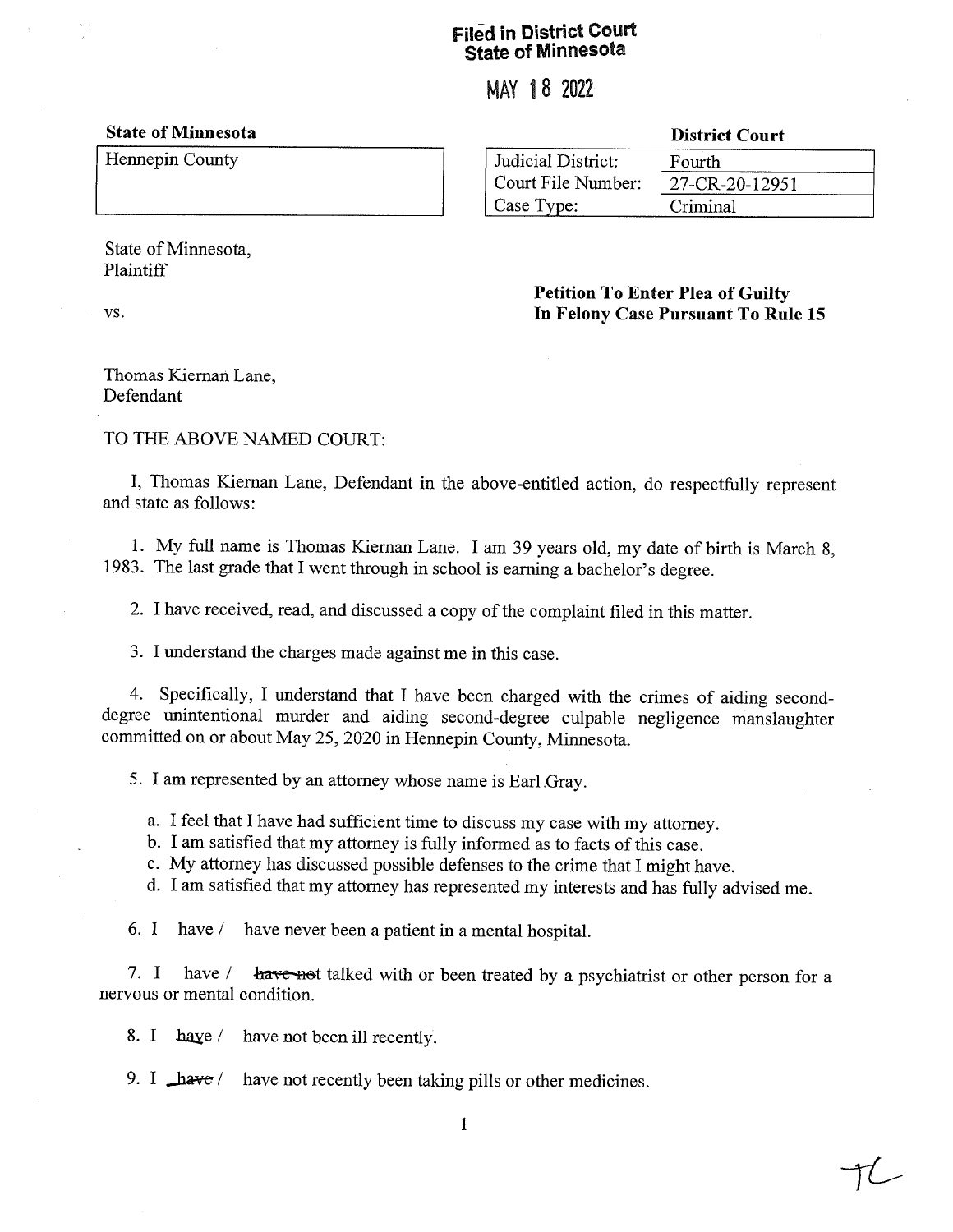10. I do  $\rightarrow$  do not make the claim that I was so drunk or so under the influence of drugs or medicine that I did not know what I was doing at the time of the crime.

11. I do not make the claim that I was acting in self-defense, merely protecting myself or others at the time of the crime, or using reasonable force in effecting a lawful arrest, in the execution of legal process, in executing any other duty imposed on me by law, or in any other manner authorized by law.

12. I  $\frac{d}{d\alpha}$  do not make the claim that the fact that I have been held in jail since my arrest and could not post bail caused me to decide to plead guilty in order to get the thing over with rather than waiting for my turn at trial.

13. I was  $\ell$  was not represented by an attorney when I had a probable cause hearing. If I have not had a probable cause hearing, I understand that:

a. I could now move that the complaint against me be dismissed for lack of probable cause and I know that if I do not make such a motion and go ahead with entering my plea of guilty, I waive all right to successfully object to the absence of a probable cause hearing.

b. I waive all right to successfully object to any errors in the probable cause hearing when I enter my plea of guilty.

14. My attorney has told me and I understand that:

a. The prosecutor for the case against me has:

i. physical evidence obtained as a result of searching for and seizing the evidence;

ii. evidence in the form of statements, oral or written that I made to police or others regarding this crime;

iii. evidence discovered as a result of my statements or as a result of the evidence seized in a search;

iv. identification evidence from a line-up or photographic identification;

v. evidence the prosecution believes indicates that I committed one or more other crimes.

b. I have a right to a pretrial hearing before a judge to determine whether or not the evidence the prosecution has could be used against me if I went to trial in this case.

c. If I requested such a pretrial hearing I could testify at the hearing if I wanted to, but my testimony could not be used as substantive evidence against me if I went to trial and could only be used against me if I was charged with the crime of perjury. (Perjury means testifying falsely.)—

d. I  $\vec{r}$  do not now request such a pretrial hearing and I specifically do /  $\vec{a}$ now waive my right to have such a pretrial hearing.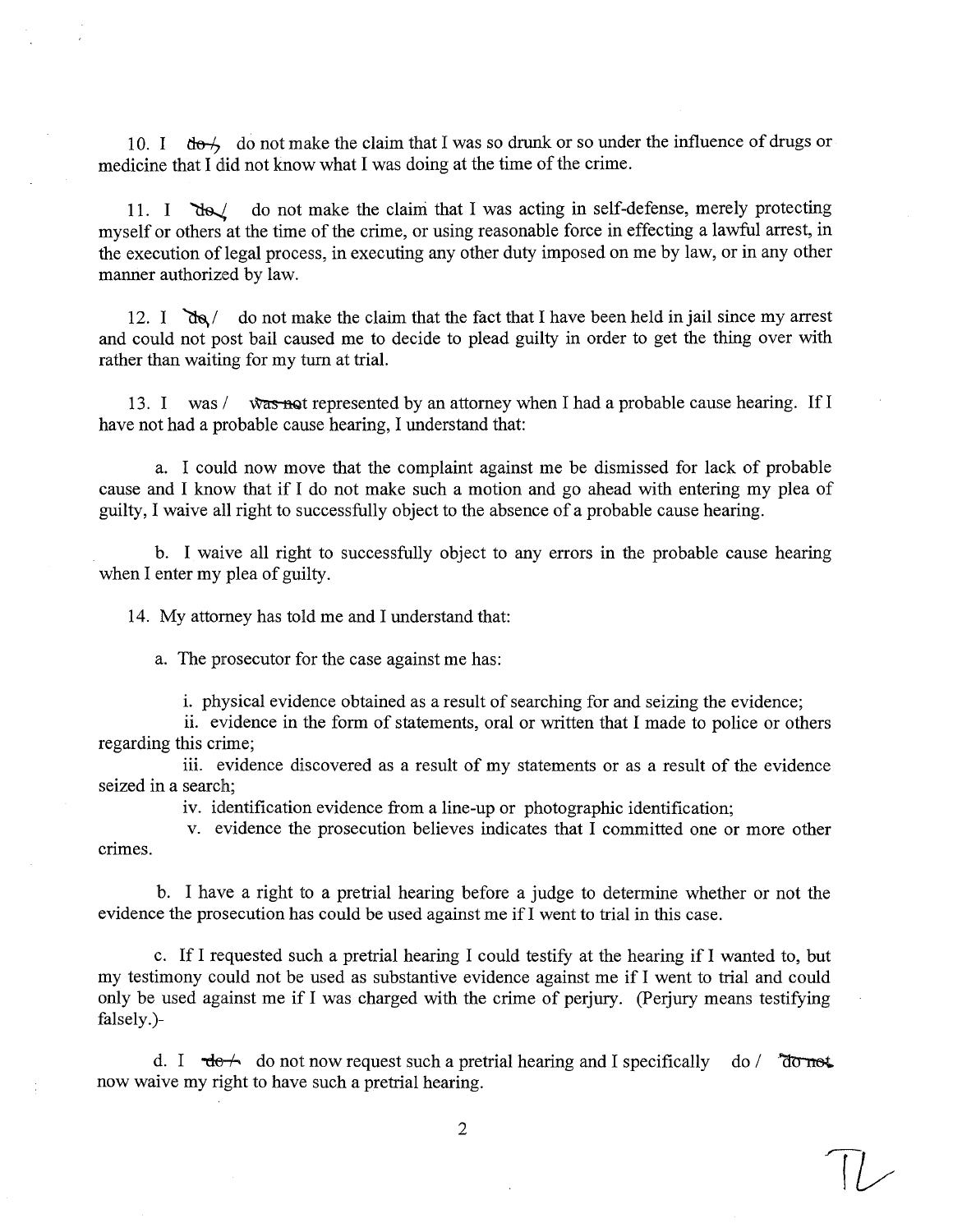e. Whether or not I have had such a hearing I will not be able to object tomorrow or any other time to the evidence that the prosecutor has.

15. I have been told by my attorney and I understand that:

a. If I wish to plead not guilty I am entitled to a trial by a jury on the issue of guilt, and all jurors would have to agree I was guilty before the jury could find me guilty.

b. If I plead guilty I will not have a trial by either a jury or by a judge without a jury.

c. With knowledge of my right to a trial on the issue of guilt, I now waive my right to a trial.

16. I have been told by my attorney and I understand that if I wish to plead not guilty and have a trial by jury or trial by a judge I would be presumed innocent until my guilt is proved beyond a reasonable doubt.

17. I have been told by my attorney and I understand that:

a. If I wish to plead not guilty and have a trial the prosecutor would be required to have the witnesses testify against me in open court in my presence and that I would have the right, through my attorney, to question these witnesses.

b. With knowledge of my right to have the prosecution's witnesses testify in open court in my presence and be questioned by my attorney. I now waive this right.

18. I have been told by my attorney and I understand that:

a. If I wish to plead not guilty and have a trial I would be entitled to require any witnesses that I think are favorable to me to appear and testify at trial.

b. With knowledge of my right to require favorable witnesses to appear and testify at trial now waive this right.

19. I have been told by my attorney and I understand that:

a. A person who has prior convictions or a prior conviction can be given a longer prison term.

b. The maximum penalty that the court could impose for the most serious charged crime is (taking into consideration any prior conviction or convictions) imprisonment for 40 years. If a ice is required by statute the court may impose a sentence of imprisonmen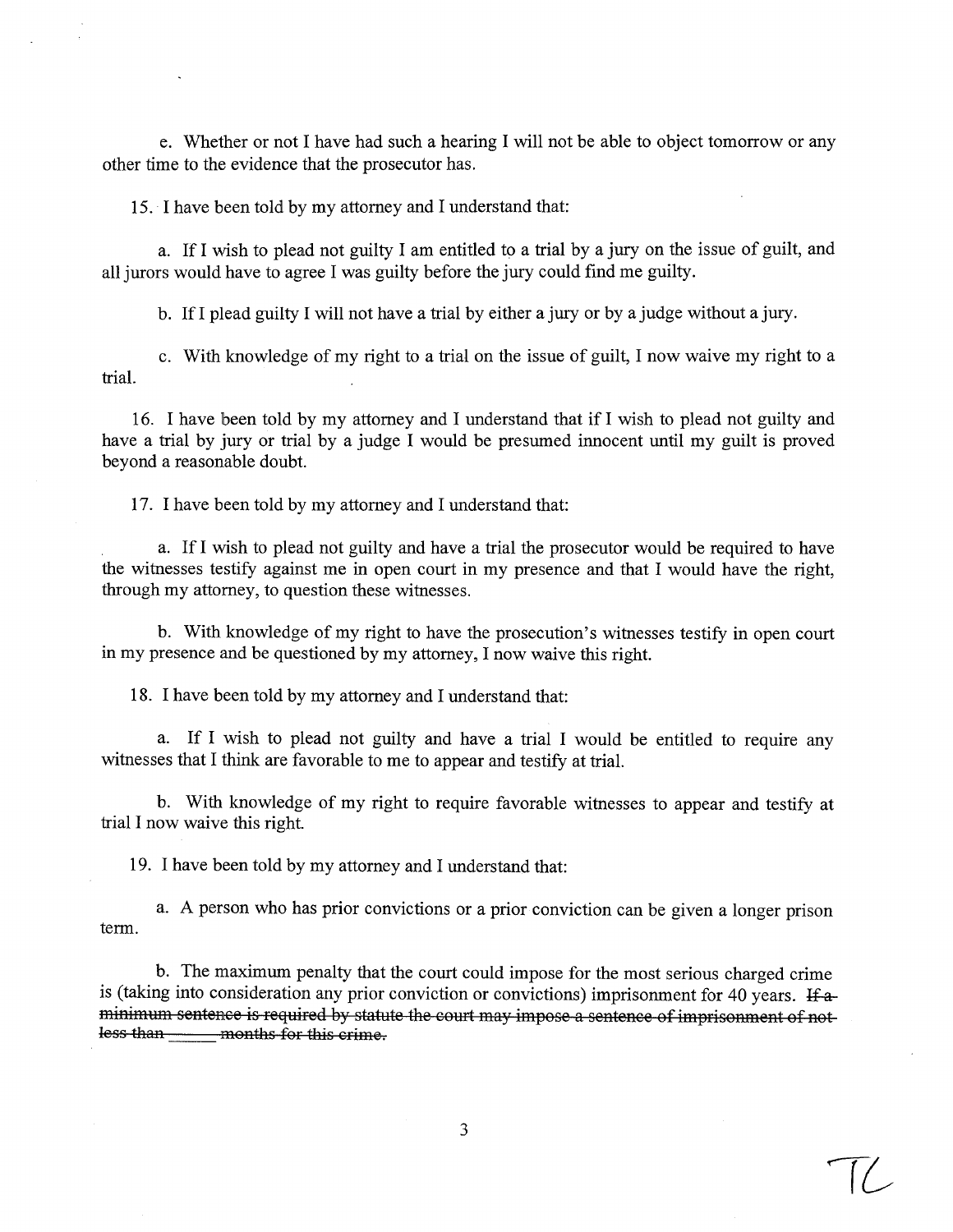c. For felony driving while impaired offenses and most sex offenses, a mandatory periodof conditional release will follow any executed prison sentence that is imposed. Violating theterms of this conditional release may increase the time I serve in prison. In this case, the periodof conditional release is \_\_\_\_\_ years.

d. A person who participates in a crime by intentionally aiding, advising, counseling, and conspiring with another person or persons to commit a crime is just as guilty of that crime as the person or persons who are present and participating in the crime when it is actually committed.

e. My present probation or parole could be revoked because of my plea of guilty to thiserime.

f. The prosecutor is seeking an aggravated sentence of

20. I have been told by my attorney and I understand that:

a. My attorney discussed this case with one of the prosecuting attorneys, and my attorney and the prosecuting attorney agree that if I enter a plea of guilty, the prosecutor will do the following (provide the substance of the agreement):

In exchange for my guilty plea to count 2 of the complaint, aiding manslaughter in the second degree – culpable negligence creating an unreasonable risk, and providing an adequate factual basis, the State will dismiss count 1 of the complaint. The State and the defense will jointly recommend the Court sentence me to an executed prison term of <sup>36</sup> months, which under Minnesota law means the defendant would serve two-thirds of that term in prison plus any lost good time, to be served concurrently with a prison sentence imposed in 21-CR-00108 PAM-TNL in the United States District Court for the District of Minnesota, charging deprivation of civil rights under color of law. The parties will jointly recommend that no fine be imposed. This agreement does not limit any identified victim's right to seek restitution. This agreement binds only the defendant, the Minnesota Attorney General's Office, and the Hennepin County Attorney's Office. The United States Attorney's Office is not a party to this agreement and is not bound by its terms.

A recitation of the factual basis for my plea is set forth in the attached addendum and is incorporated herein by specific reference.

b. If the court does not approve this agreement:

i. I have an absolute right to withdraw my plea of guilty and have a trial.

ii. Any testimony that I have given concerning the guilty plea could not be used against me unless I am charged with the crime of perjury based on this testimony.

21. That except for the agreement between my attorney and the prosecuting attorney:

 $T$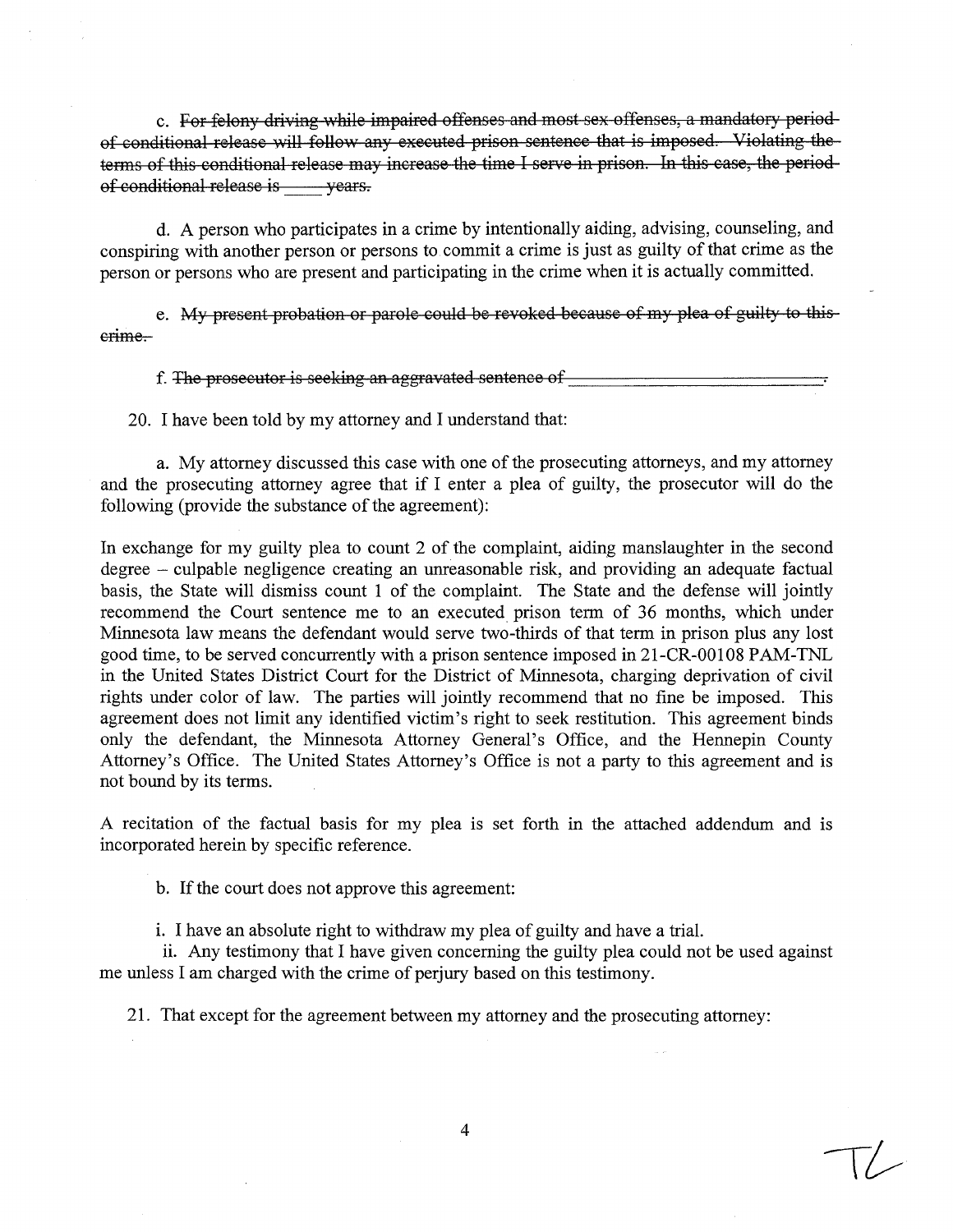a. No one - including my attorney, any police officer, prosecutor, judge, or any other person has made any promises to me, to any member of my family, to any of my friends, or to other persons, to obtain a plea of guilty from me.

b. No one - including my attorney, any police officer, prosecutor, judge, or any other person - has threatened me, any member of my family, my friends, or other persons, to obtain a plea of guilty from me.

22. My attorney has told me and understand that if my plea of guilty is for any reason not accepted by the court, or if I withdraw the plea with the court's approval, or if the plea is withdrawn by court order on appeal or other review:

a. I would then stand trial on the original charges.

b. The prosecution could proceed against me just as if there had been no plea of guilty and no plea agreement.

23. My attorney has told me and I understand that if my plea of guilty is accepted by the judge I have the right to appeal, but that any appeal or other court action I may take claiming error in the proceedings probably would be useless and a waste of my time and the court's time.

24. My attorney has told me and I understand that a judge will not accept a plea of guilty from anyone who claims to be innocent.

25. I now make no claim that I am innocent.

26. I have been told by my attorney and I understand that if I wish to plead not guilty and have a jury trial:

a. I could testify at trial if I wanted to but I could not be forced to testify.

b. If decided not to testify neither the prosecutor nor the judge could comment on my failure to testify.

c. With knowledge of my right not to testify and that neither the judge nor the prosecutor could comment on my failure to testify at trial, now waive this right and will tell the judge about the facts of the crime.

27. My attorney has told me and I understand that if I am not a citizen of the United States, my plea of guilty may result in deportation, exclusion from admission to the United States, or denial of naturalization as a United States citizen.

28. That in view of all the above facts and considerations, I wish to enter a plea of guilty to the offense of aiding manslaughter in the second degree in violation of Minn. Stat. §§ 609.205(1) and 609.05, subd. 1.

5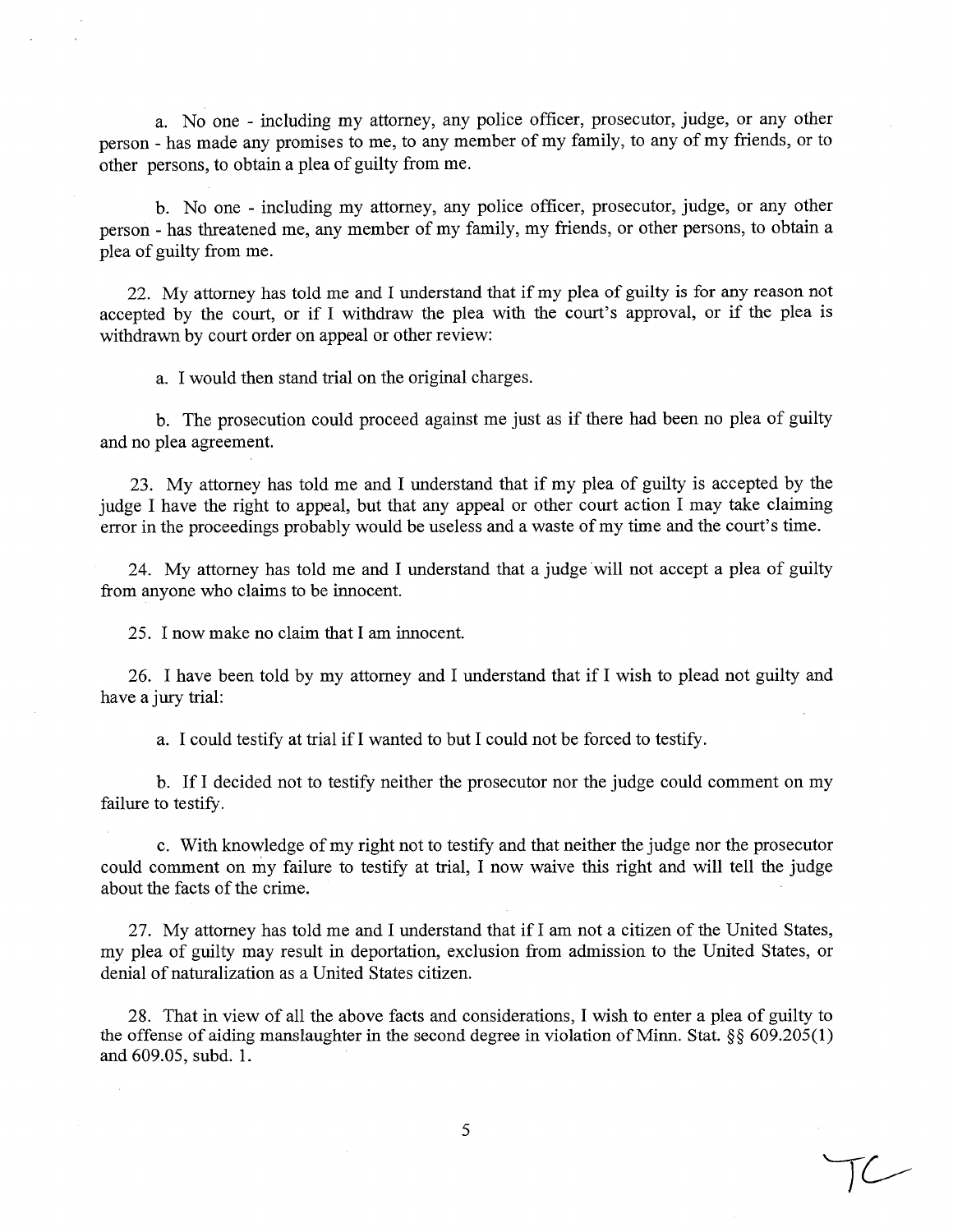Dated:  $S - 17 - 22$ 

 $\sim$ 

 $\frac{1}{2}$ 

 $\bar{\mathcal{A}}$ 

Sigh⁄ature of Defendant me: Thomas

 $\sim$ 

 $\hat{\mathcal{A}}$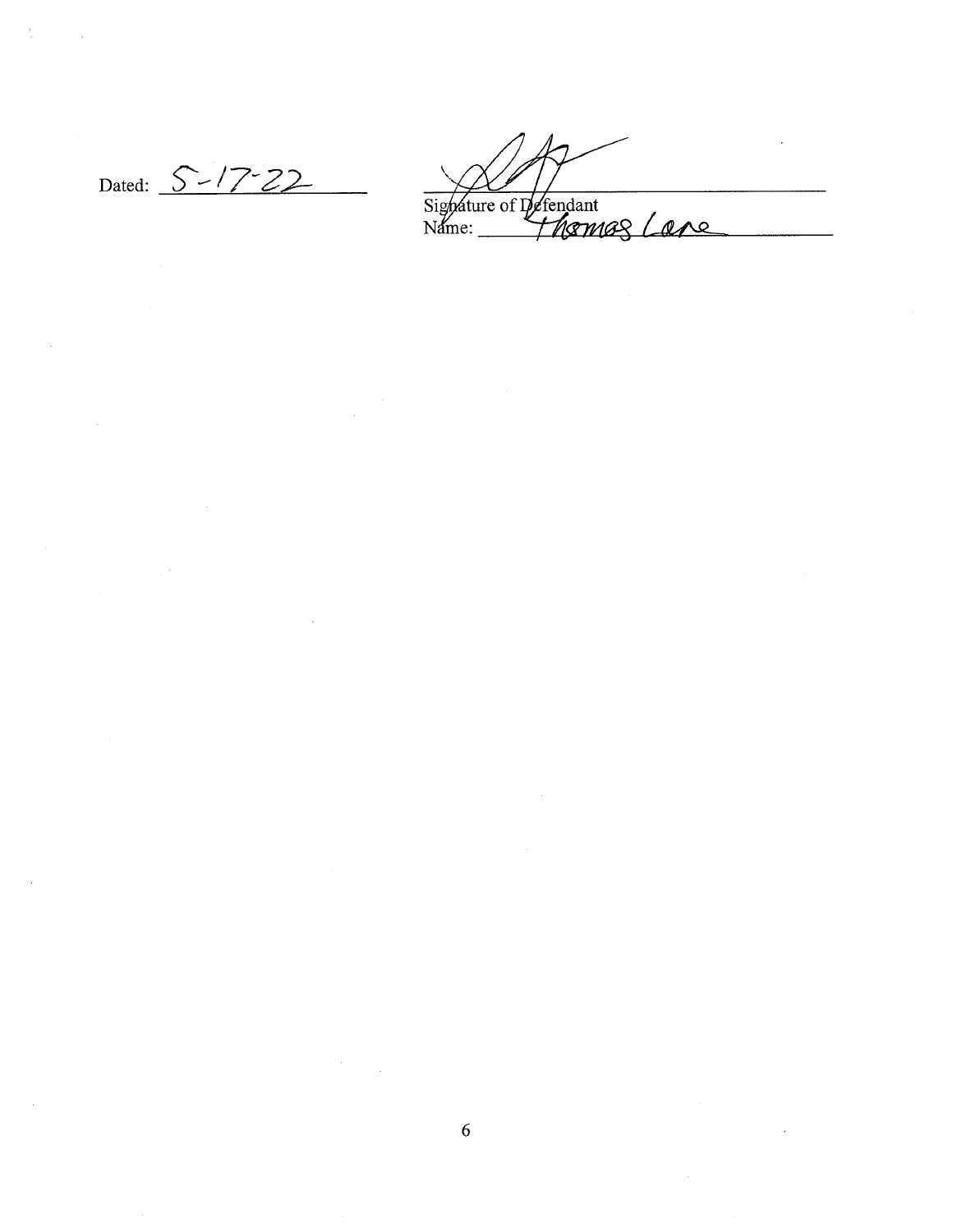#### ADDENDUM

The defendant agrees that he is guilty of Count 2 as charged and swears that the following facts are true: On or about May 25, 2920, at approximately 8:08 pm, Thomas Kiernan Lane ("defendant"), was working as a licensed police officer for the Minneapolis Police Department. Defendant and other officers responded to a call involving a customer, later identified as George Perry Floyd Jr., allegedly passing a counterfeit \$20 bill at the Cup Foods store located in the area of  $38<sup>th</sup>$  Street and Chicago Avenue in Minneapolis, Hennepin County, Minnesota. Defendant and other officers encountered Mr. Floyd, handcuffed him and eventually restrained him in the prone position on the asphalt pavement with his stomach facing the ground and officers applying pressure to his neck, back, and legs for approximately .9 minutes and <sup>29</sup> seconds. The defendant knowingly and intentionally assisted in restraining Mr. Floyd by holding his legs.

Restraining a handcuffed person in the prone position in this manner poses a serious risk of death due to positional asphyxia. This is a known risk in the law enforcement profession and the defendant was conscious and aware of this risk based on his experience and training. The defendant had specific knowledge of the risk to Mr. Floyd because he perceived Mr. Floyd being restrained prone on the ground and was able to hear Mr. Floyd repeat that he could not breath numerous times during the restraint. The defendant was also aware that Mr. Floyd fell silent as the restraint continued, eventually did not have a pulse, and appeared to have lost consciousness. The Defendant was then specifically aware that then-Officer Chauvin was restraining Mr. Floyd by placing his knee on Mr. Floyd's neck and upper back area, and that then-Officer Kueng was restraining Mr. Floyd's hands. At the time of the restraint, the defendant knew from his training that the officers should have placed Mr. Floyd in the side-recovery position to facilitate

てし